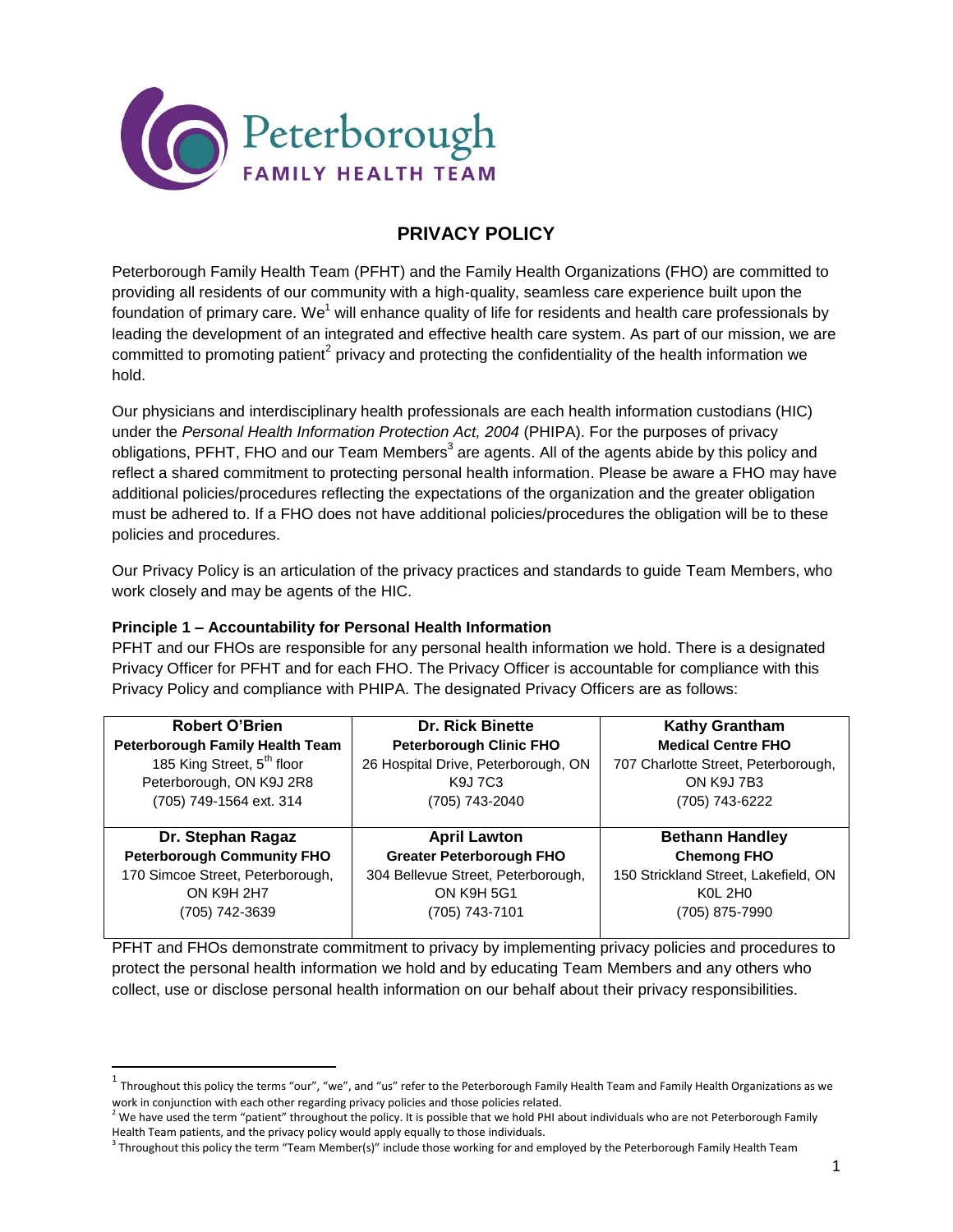All Team Members and those who act on our behalf must abide by PHIPA, this policy and any applicable rules of professional conduct.

#### **Principle 2 – Identifying Purposes for Collecting Personal Health Information**

We collect personal health information for purposes related to direct patient care, administration and management of our programs and services, patient billing, administration and management of the health care system, statistical reporting, meeting legal obligations and as otherwise permitted or required by law.

When the personal health information, which has been collected by PFHT and FHOs, is to be used for a purpose not previously identified, the new purpose will be identified prior to use. Unless the new purpose is permitted or required by law, consent will be required before the information can be used for that purpose.

#### **Principle 3 – Consent for the Collection, Use and Disclosure of Personal Health Information**  PFHT and FHOs require consent in order to collect, use, or disclose personal health information. However, there are some cases where we may collect, use or disclose person health information without consent as permitted or required by law. For example, PFHT and FHOs do not require consent for using or disclosing information for billing, risk management, quality improvement purposes, or to fulfill mandatory reporting obligations.

PFHT and FHOs assume that a patient's request for treatment constitutes implied consent for specific purposes, unless expressly instructed otherwise.

A patient is not obligated to give consent and a patient may withdraw consent at any time, but the withdrawal cannot be retrospective. The withdrawal may also be subject to legal or contractual restrictions and reasonable notice.

If a physician leaves one of the related Family Health Organizations and Peterborough Family Health Team, their patients will be notified and will have a choice whether to transfer their health records in accordance with College of Physicians and Surgeons of Ontario rules.

#### **Principle 4 – Limiting Collection of Personal Health Information**

 $\overline{\phantom{a}}$ 

PFHT and FHOs limit the amount and type of personal health information we collect to that which is necessary to fulfill the purposes identified. Information is collected directly from the patient, unless the law permits or requires collection from third parties. For example, from time to time we may need to collect information from patients' family members or other health care providers.

Personal health information may only be collected within the limits of each Team Member's role. Team Members should not initiate their own projects to collect new personal health information from any source without being authorized by the appropriate Privacy Officer.

#### **Principle 5 – Limiting Use, Disclosure and Retention of Personal Health Information**

Personal health information will not be used or disclosed by us for purposes other than those for which it was collected, except with the consent of the patient or as permitted or required by law.

Personal health information will be retained by the HIC only as long as necessary for the fulfillment of those purposes and used within the limits of each Team Member's role. Furthermore, Team Members may not read, look at, receive or otherwise use personal health information unless they need to know as part of their position, nor shall the Team Member share, talk about, send to, or otherwise disclose personal health information to anyone else, unless that activity falls within the "circle of care"<sup>4</sup>. Team members must adhere to the guidelines provided by the Provincial College overseeing their profession.

 $^4$  We have used the term circle of care to refer to the medical and Interdisciplinary Health Professionals that are part of the patients care.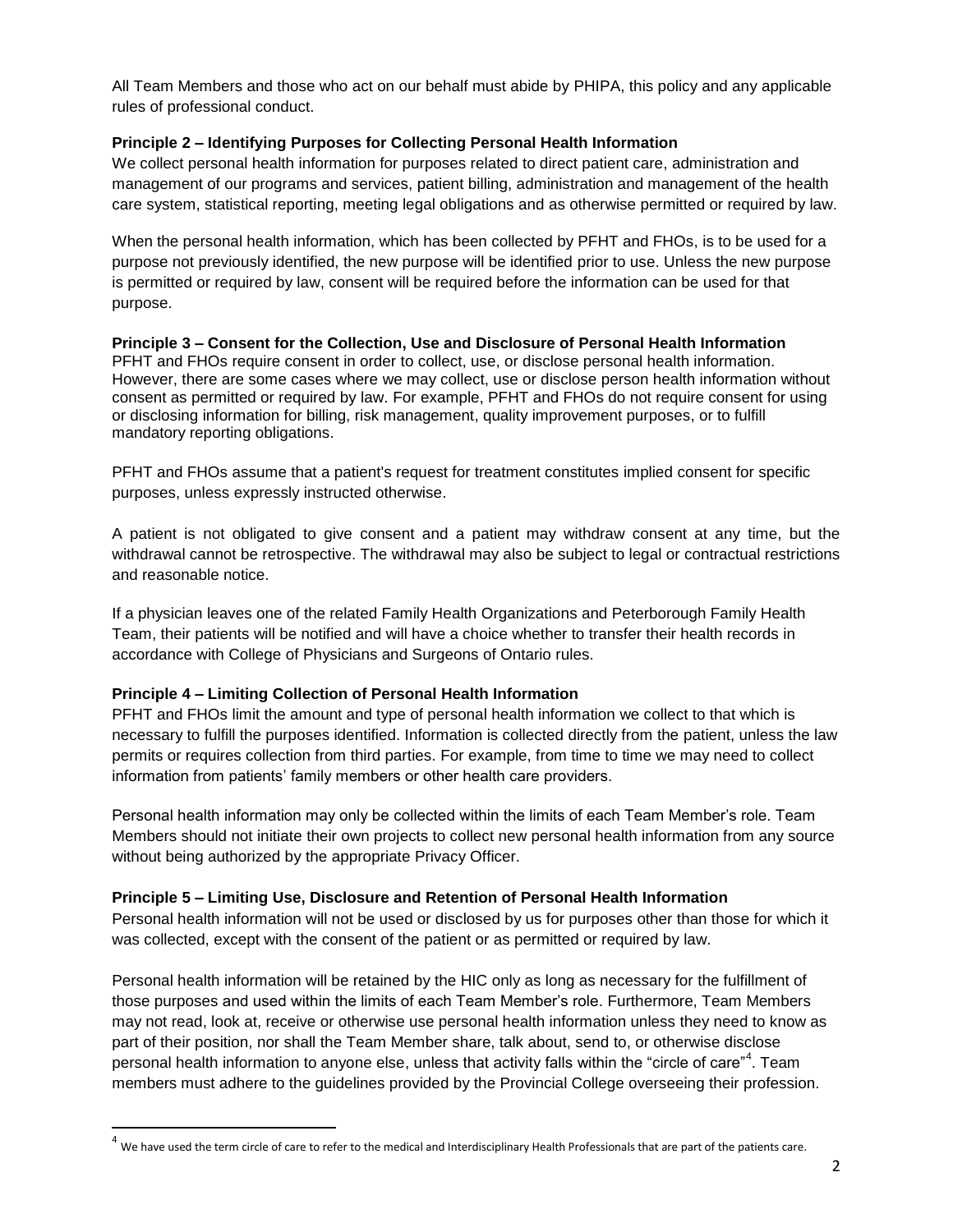Personal health information that is no longer required to fulfill the identified purposes will be destroyed, erased, or made anonymous safely and securely.

#### **Principle 6 – Accuracy of Personal Health Information**

PFHT and FHOs take reasonable steps to ensure that information we hold is as accurate, complete, and up to date as is necessary to minimize the possibility that inappropriate information may be used to make a decision about a patient.

### **Principle 7 – Safeguards for Personal Health Information**

PFHT and FHOs have put in place safeguards for the personal health information we hold, which include:

- Physical safeguards (such as locked filing cabinets and rooms);
- Organizational safeguards (such as permitting access to personal health information by Team Members on a "need-to-know" basis only); and
- Technological safeguards (such as the use of passwords, encryption, and audits).

We require anyone who collects, uses, or discloses personal health information on our behalf to be aware of the importance of maintaining the confidentiality of personal health information. This is done through the signing of confidentiality agreements, privacy training, and contractual means.

We take steps to ensure that the personal health information we hold is protected against theft, loss and unauthorized use or disclosure. The details of these safeguards are set out in *Safeguards for Patient Information Guidelines*.

Care is used in the disposal or destruction of personal health information, to prevent unauthorized parties from gaining access to the information.

#### **Principle 8 – Openness about Personal Health Information**

Information about PFHT and FHO policies and practices relating to the management of personal health information are available to the public, including:

- Contact information for a Privacy Officer, to whom complaints or inquiries can be made;
- The process for obtaining access to personal health information we hold, and making requests for its correction – details outlined within the *Access and Correction Policy*;
- A description of the type of personal health information we hold, including a general account of our uses and disclosures; and
- A description of how a patient may make a complaint to Peterborough Family Health Team, Family Health Organization or to the Information and Privacy Commissioner of Ontario.

#### **Principle 9 – Patient Access to Personal Health Information**

Patients may make written requests to have access to their records of personal health information, in accordance with our *Access and Corrections Policy – Release of Patient Information*. All requests will be completed in conjunction with PFHT and the Privacy Officer for the FHO to which the patient is rostered.

We will respond to a patient's request for access within reasonable timelines and costs to the patient, as governed by law. PFHT will take reasonable steps to ensure that the requested information is made available in a format that is understandable.

Patients who successfully demonstrate the inaccuracy or incompleteness of their personal health information may request that their information be amended. In some cases instead of making a correction, patients may ask to append a statement of disagreement to their file.

**Please Note**: In certain situations, PFHT and our FHOs may not be able to provide access to all the personal health information we hold about a patient. Exceptions to the right of access requirement will be